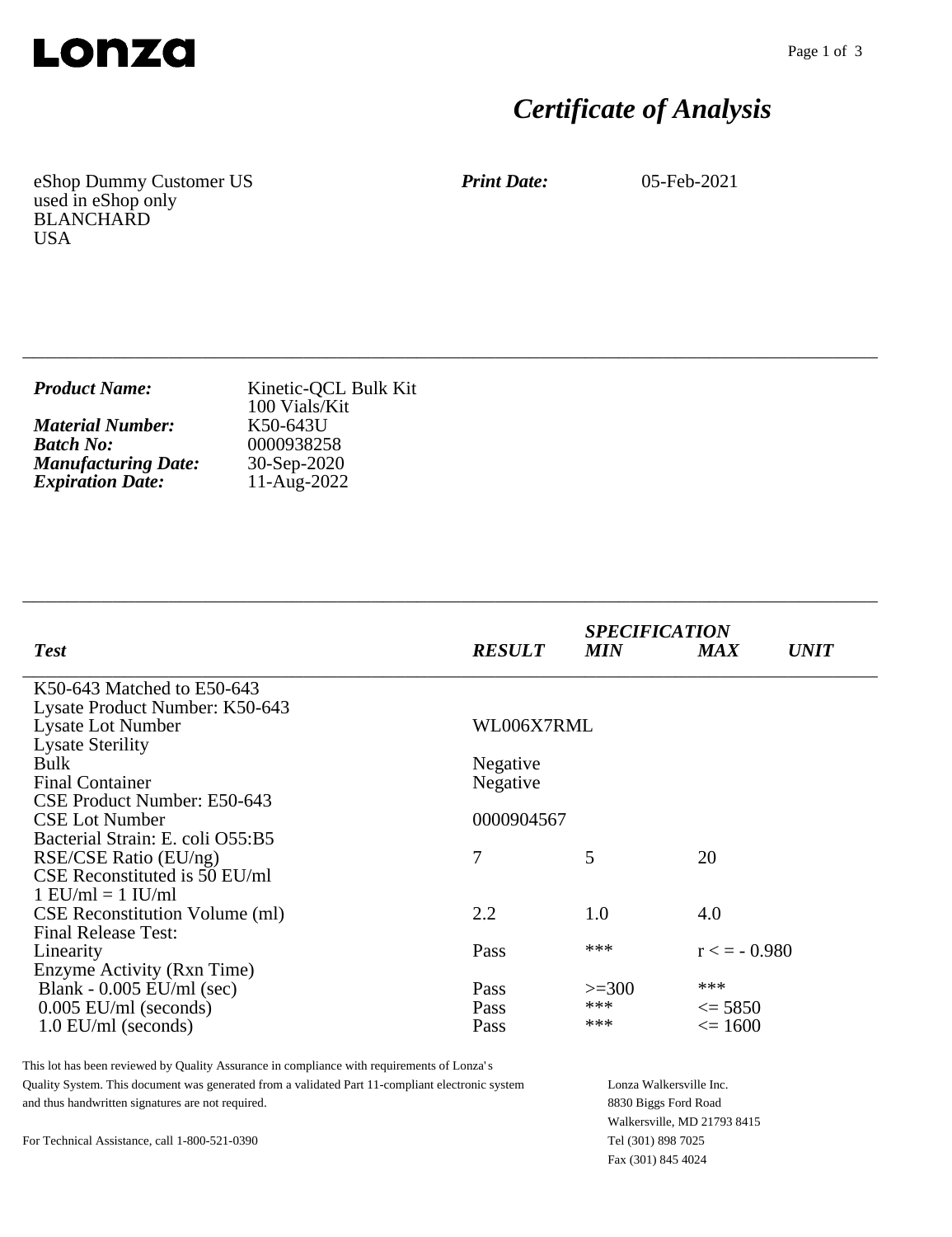

## *Certificate of Analysis*

eShop Dummy Customer US used in eShop only BLANCHARD **USA** 

*Print Date:* 05-Feb-2021

| <b>Product Name:</b>       | Kinetic-QCL Bulk Kit<br>100 Vials/Kit |
|----------------------------|---------------------------------------|
| <b>Material Number:</b>    | K50-643U                              |
| <b>Batch No:</b>           | 0000938258                            |
| <b>Manufacturing Date:</b> | $30-Sep-2020$                         |
| <b>Expiration Date:</b>    | 11-Aug-2022                           |

\_\_\_\_\_\_\_\_\_\_\_\_\_\_\_\_\_\_\_\_\_\_\_\_\_\_\_\_\_\_\_\_\_\_\_\_\_\_\_\_\_\_\_\_\_\_\_\_\_\_\_\_\_\_\_\_\_\_\_\_\_\_\_\_\_\_\_\_\_\_\_\_\_\_\_\_

| <b>Test</b>                  | <b>RESULT</b> | <b>SPECIFICATION</b><br><b>MIN</b> | MA X              | UNIT |
|------------------------------|---------------|------------------------------------|-------------------|------|
| Coefficient of Variation (%) | Pass          | ***                                | $\epsilon = 10\%$ |      |

\_\_\_\_\_\_\_\_\_\_\_\_\_\_\_\_\_\_\_\_\_\_\_\_\_\_\_\_\_\_\_\_\_\_\_\_\_\_\_\_\_\_\_\_\_\_\_\_\_\_\_\_\_\_\_\_\_\_\_\_\_\_\_\_\_\_\_\_\_\_\_\_\_\_\_\_

#### **Additional Information:**

The FDA has stated that the use of a Certificate of Analysis exempts a firm from having to perform the RSE/CSE comparison in their own laboratories. However, firms should understand exactly how the LAL manufacturer performs the test. The procedure detailed below represents the test method currently used at Lonza. Duplicate samples from independent endotoxin dilution series are prepared from four (4) separate vials of test CSE. These samples are tested against an endotoxin standard curve prepared from the RSE with the specified lot of LAL reagent. The predicted potency, adjusted for dilution, for each CSE dilution falling within the limits of the RSE standard curve is determined. The overall average potency of all such CSE dilutions is used to determine the reconstitution volume to yield an endotoxin solution containing 50 EU/ml.

The Blank - 0.005 EU/ml result is an average of the vials tested.

### **Leah Baltos**

Electronically signed by Leah Baltos Date: 01-OCT-2020 14:45:05 EST RELEASE ( Inspection Lot: Usage Decision )

This lot has been reviewed by Quality Assurance in compliance with requirements of Lonza's Quality System. This document was generated from a validated Part 11-compliant electronic system and thus handwritten signatures are not required.

Lonza Walkersville Inc. 8830 Biggs Ford Road Walkersville, MD 21793 8415 Tel (301) 898 7025 Fax (301) 845 4024

For Technical Assistance, call 1-800-521-0390